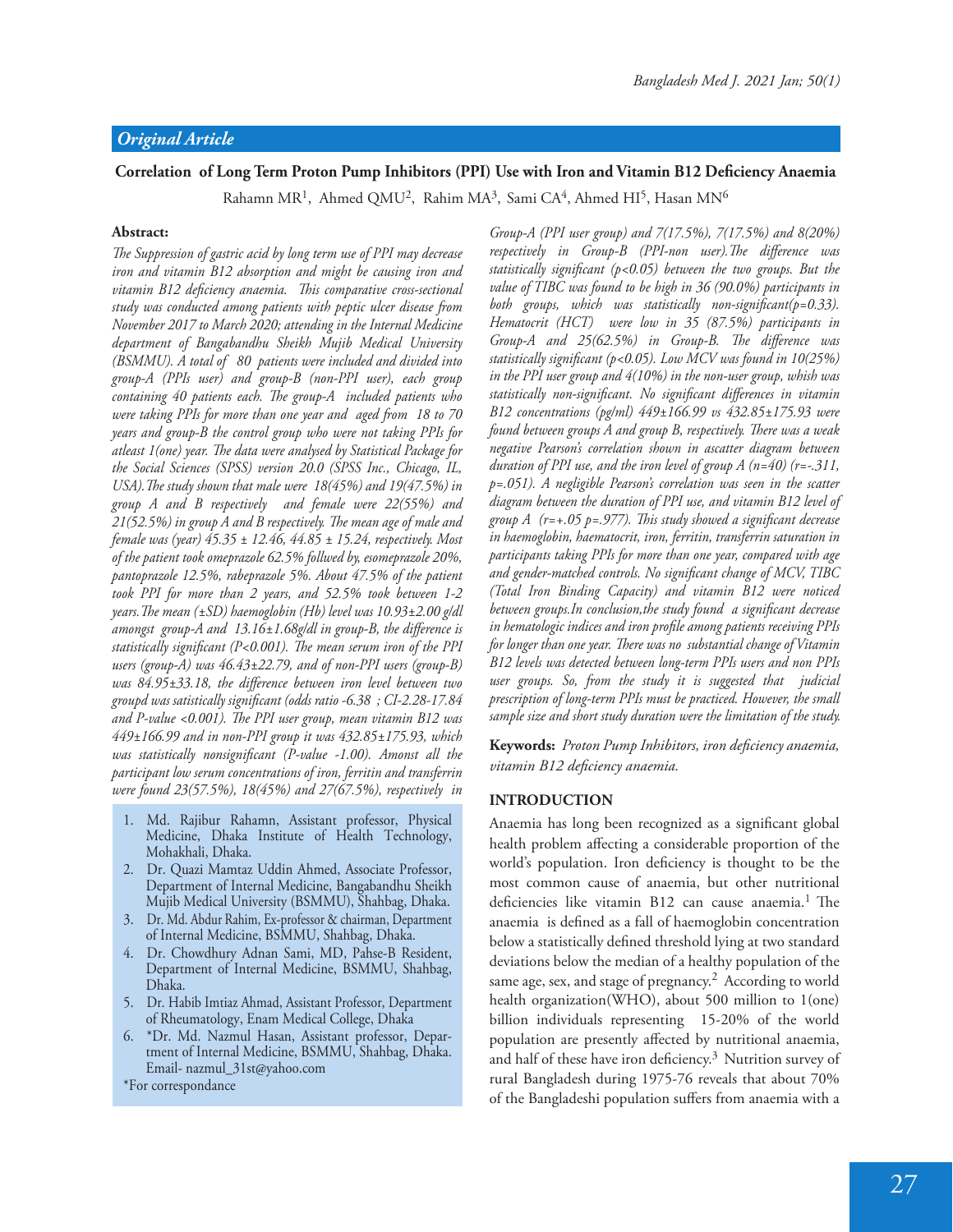mean haemoglobin value of 9.7 gm/dl. The data on the aetiology of anaemia reveal that iron deficiency may be a substantial cause of anaemia in the Bangladeshi population.<sup>1</sup> While epidemiological findings indicate the enormous extent of the problem globally, the developing countries are the most affected areas. It remains a significant problem with serious public health, social and economic consequences and undermines human potential. The prevalence of anaemia in developing countries is predictably three to four times higher than in industrialized countries.

Since their advent in the late 1980s, proton pump inhibitors (PPIs) have become widely used to treat many upper gastrointestinal disorders, including gastroesophageal reflux disease, peptic ulcer disease, and stress ulcer prophylaxis. The use of proton pump inhibitors (PPIs) in treating gastrointestinal diseases has evolved over recent years. Initially intended for short-term use, PPIs are increasingly being used, often inappropriately, as long-term maintenance medications. Overutilization of PPIs is also well documented. <sup>4</sup> In one series of hospitalized patients, rates of PPI use increased six-fold from admission to discharge, presumably because of failure to discontinue PPIs started for stress ulcer prophylaxis. The absorption rate of non-heme iron is extremely poor without gastric acid. It has long been known that iron absorption is poor under conditions of gastric acid deficiency, such as that observed in patients with atrophic gastritis.<sup>5</sup> Gastric acid plays a vital role in iron and vitamin B12 absorption; the long-term use of PPIs suppresses gastric acid production and has been shown to increase the risk of vitamin B12 deficiency. $6$  The study's objective was to explore the association of long-term proton pump inhibitor use with iron and vitaminB12 deficiency anaemia.

## **MATERIALS AND METHOD**

This was a comparative cross-sectional study oconducted among 80 patients of peptic ulcer (PUD), where 50% of them were taking PPIs (Proton Pump Inhibitor) for more than one year, at least 20 or more per month ageing from 18 to 70 years and rest were using medication other them PPIs attended inpatient or outpatient Department of Internal Medicine at Bangabandhu Sheikh Mujib Medical University from November 2017 to March 2020. The patients consented to study participation and were recruited at the first visit. Data collection was accomplished by maintaining adequate privacy and confidentiality without any physical harm abiding by the Helsinki declaration. Patient with gastrointestinal bleeding, excessive menstrual bleeding, strict vegetarian, known case of chronic kidney disease and dialysis, chronic liver disease, smoking, pregnancy, history of intestinal surgery,

malabsorption, malignancy, connective tissue disease, the patient receiving drugs like prolonged ecosprin, NSAIDs, erythropoietin, vitamins, iron or folic acid preparations anticoagulation with coumarin or low-molecular-weight heparin, antiepileptics users, bleeding disorders were excluded from the study.

This study was done in two groups involving group A and group B. Patients who received PPIs for at least one year were enrolled as group A. Age and sex-matched controls were identified using the same inclusion and exclusion criteria as group B. The primary exposure of interest was PPIs use for more than one year. Duration and dose of medication and medication changes were recorded and tabulated after at least one year of PPI therapy. Data collection sheet was filled up from comprehensive history, including deworming, medical records, physical findings, and laboratory reports. Dates of laboratory results were recorded to assess the length of time between collection and initiation of PPIs therapy.

## *Biochemical assay:*

Hematologic indices (including haemoglobin, hematocrit, red blood cell count, mean corpuscular volume, white blood cell count, and platelet count) were measured using Automated Haematology Analyzer Pentra ABX-120DX. Additional laboratory data, including iron, TIBC, Serum Ferritin, vitamin B12, were measured using the ARCHITECT Plus *ci*4100 autoanalyzer manufactured by Abbott, Ilinois, USA.

# Cut-off values:

The cut-off values for anemia, in male: haemoglobin level<13 mg/dl, female: haemoglobin level<12 mg/dl (WHO, 2011). Baseline reference ranges for s.iron male 55-160 µg /dl, Female 40-155 µg/dl ( Gomella, 2007). Baseline reference ranges for s.ferritin male 30-200 ng/L and female 30-150 ng/L (Isanaka et al., 2012). The level of total iron-binding capacity (TIBC) of serum 155-300µg/dl and serum vitamin B12 is considered 239-931 pg/ml pg/ml according to BSMMU Biochemistry Lab using the ARCHITECT Plus ci4100 autoanalyzer manufactured by Abbott, Ilinois, USA.

## *Statistical analysis:*

The numerical data obtained from the study were analyzed, and the significance of differences was estimated by using statistical methods. Continuous variables were expressed as mean values ± standard deviation and compared using Student's t-test. Categorical variables were expressed as frequencies with percentages and compared using the Chi-square test or Fisher's exact test when & where appropriate. P values less than 0.05 were considered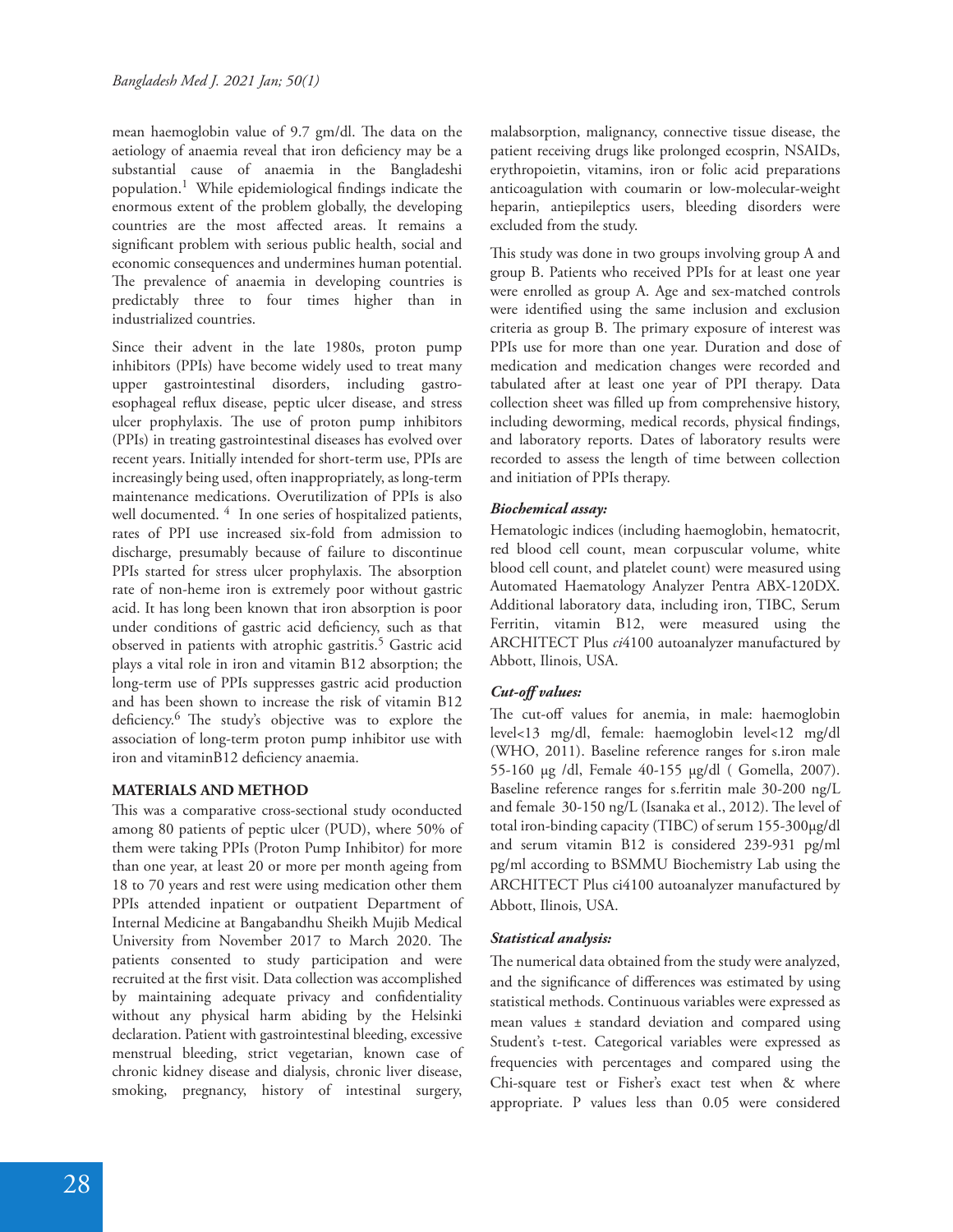statistically significant. Data were compiled and analyzed using SPSS version 20.0(SPSS Inc., Chicago, IL, USA).

## **RESULT**

Table- I shows a total of 80 participants were selected for this study. The participants were divided into groups; each group included 40 participants, Group-A who received PPIs (patients who have a history of taking PPIs for at least one year ) such as esomeprazole, omeprazole, pantoprazole, and rabeprazole) either single or in combination and Group B (control, PPI non-users). Amongst the participants, male were 18(45%) & 19(47.5%) in group A & B respectively, female were  $22(55%)$  &  $21(52.5%)$  in group A & B respectively. Mean age(year) of male & female were 45.35 ± 12.46, 44.85  $± 15.24$  respectively. The average BMI(Kg/m<sup>2</sup>) in groups A & B were  $23.55 \pm 4.45$ ,  $22.15 \pm 3.63$ , respectively

## **Table I: Demographic characteristics of the participant of Group-A and Group -B (N=80)**

| <b>Characteristics</b> | <b>Group A</b><br>$(n = 40)$<br>Frequency<br>$\mathbf{n}(\%)$<br><b>Mean</b> ±SD | <b>Group B</b><br>$(n = 40)$<br>Frequency<br>n(%)<br><b>Mean</b> ±SD | $P -$<br>value |
|------------------------|----------------------------------------------------------------------------------|----------------------------------------------------------------------|----------------|
| Age(year)              | $45.35 \pm 12.46$                                                                | $44.85 \pm 15.24$                                                    | 0.873          |
| Male                   | 18 (45%)                                                                         | 19 (47.5%)                                                           | 0.81           |
| Female                 | 22 (55%)                                                                         | 21 (52.5%)                                                           |                |
| BMI $(Kg/m2)$          | $23.55 \pm 4.45$                                                                 | $22.15 \pm 3.63$                                                     | 0.80           |

Data are expressed as frequency and percentage,

Independent-Samples T-Test is done for quantitative data, Chi-square test is done for qualitative data

Table-II shows most of the patient (62.5%) took Omeprazole follwed by, Esomeprazole 20%, Pantoprazole 12.5%, Rabeprazole 5%. Among PPI users, 47.5% of patients took PPI more than 2 years, and 52.5 % took PPI between 1-2 years

| Table - II: Distribution by categories & duration of |  |
|------------------------------------------------------|--|
| Proton pump inhibitor (PPI) use $(N=40)$             |  |

| PPI generics & duration | Frequency (N) | Percentage |
|-------------------------|---------------|------------|
| Omeprazole              | 25            | 62.5       |
| Esomeprazole            | 08            | 20         |
| Pantoprazole            | 05            | 12.5       |
| Rabeprazole             | $\Omega$      | 05         |
| 1 to 2 year             | 21            | 52.5       |
| More than 2 year        | 19            | 47.5       |

Table- III shows in this study ,the mean haemoglobin level was 10.93±2.00 in group-A and 13.16±1.68 in group-B , which is statistically significant (OR [Male 8.38 (1.77-39.7) & Female 4.33 (1.19-15.69)] & P-value< 0.001). There was significant difference of haematocrit (HCT) level between the two groups( HCT level was 34.84±6.33 vs 41.04±5.62 in group-A vs group-B, respectively, OR  $-4.2(1.35-13.06)$ , p-value <0.001). The mean corpuscular volume (MCV) was 84.92±10.11 vs 88.31±6.15 in group-A and group-B, respectively( OR 3 :0.85-10.54  $\&$  p-value-0.074). The study has also shown a significant difference between groups in term of concentration of serum iron (46.43±22.79 vs 84.95± 33.18 in group-A vs group-B, OR-6.38 (2.28-17.84), P-VALUE  $(45.64 \pm 37.99)$  in serum ferritin level  $(45.64 \pm 37.99)$  vs 90.13±66.51 in group-A vs group-B, OR-6.38 (2.28- 17.84), P-VALUE<0.001) and transferrin saturation ( 12.96±6.95 vs 24.63.±8.88 in group-A vs group-B, OR-8.31 (3-23.01),p-value<0.001). But, there was no significant difference in between two groups for total iron binding capacity( TIBC) (357.18.±59.37 vs 345.33±48.31 in group-A vs group-B, OR-  $1$   $(0.23-4.31)$ , P-value-0.331), and for vitamin B12 concentration( 449±166.99, vs 432.85±175.93, in group-A vs group-B, OR- 1 (0.13-7.47) p value-0.675)

|  |  | Table III: Comparison of hematologic indices, iron profile and vitamin B12 between two groups (N=80) |  |
|--|--|------------------------------------------------------------------------------------------------------|--|
|  |  |                                                                                                      |  |

| Variables                            | Group $A(n=40)$   | Group $B(n=40)$   | Odds Ratio               | $P-$    |
|--------------------------------------|-------------------|-------------------|--------------------------|---------|
|                                      | $Mean \pm SD$     | $Mean \pm SD$     | (CI)                     | value   |
| Hb(g/dL)                             | $10.93 \pm 2.00$  | $13.16 \pm 1.68$  | Male 8.38 (1.77-39.7)    | < 0.001 |
|                                      |                   |                   | Female 4.33 (1.19-15.69) |         |
| HCT %                                | 34.84±6.33        | $41.04 \pm 5.62$  | $4.2(1.35-13.06)$        | < 0.001 |
| MCV (fL)                             | 84.92±10.11       | $88.31 \pm 6.15$  | $3(0.85-10.54)$          | 0.074   |
| Iron $(\mu g/dL)$                    | $46.43 \pm 22.79$ | $84.95 \pm 33.18$ | $6.38(2.28-17.84)$       | < 0.001 |
| Ferritin (ngm/L)                     | $45.64 \pm 37.99$ | $90.13\pm 66.51$  | 3.86 (1.38-10.76)        | < 0.001 |
| $T\text{IBC}(\mu\text{g}/\text{dL})$ | 357.18.±59.37     | 345.33±48.31      | $1(0.23-4.31)$           | 0.331   |
| Tsat $%$                             | $12.96 \pm 6.95$  | $24.63 \pm 8.88$  | $8.31(3-23.01)$          | < 0.001 |
| Vit $B12$ (pg/ml)                    | $449 \pm 166.99$  | 432.85±175.93     | $1(0.13-7.47)$           | 0.675   |

Data were expressed as mean±SD; P-value reached from chi-square test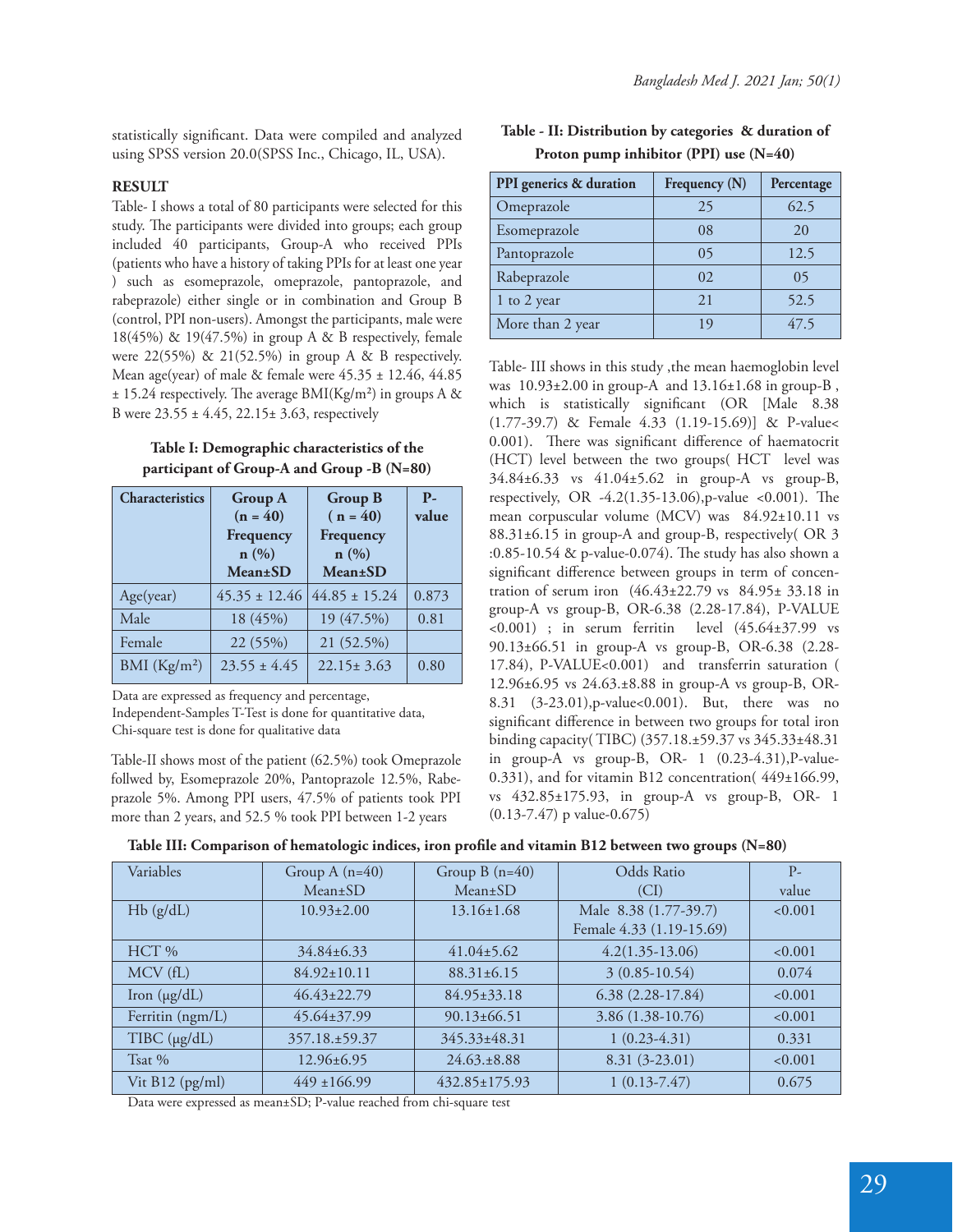Table- IV Shows among all the participant ,low serum concentrations of iron, ferritin and transferrin were found 23(57.5%), 18(45%) and 27(67.5%), respectively in PPI Group-A and 7(17.5%), 7(17.5%) and 8(20%) respectively in Group-B. The difference was statistically significant ( $p<0.05$ ) between the two groups. But the value of TIBC was found to be increased in 36 (90.0%) participants in both groups, which was statistically non-significant

Table- V Shows the HCT concentrations were low in participants in both Group-A (87.5%) & in Group-B  $(62.5\%)$  (OR:4.2(1.35-13.06; pvalue-0.010). The difference was statistically significant ( $p<0.05$ ). Low MCV was found in 10(25%) in the PPI user group and 4(10%) in the non-user group, which is statistically not significant  $(OR:3 \ (0.85-$ 10.54; p value-0.115). There was no significant differences in vitamin B12 concentrations (pg/ml) in between two groups (449 ±166.99 vs 432.85±175.93 in group-A vs group-B, respectively,OR: 1 (0.13-7.47;p value-1.00)

| Variables                           |            | Group A $(n=40)$ | Group $B(n=40)$ | Odd ratio(CI)      | P value |
|-------------------------------------|------------|------------------|-----------------|--------------------|---------|
| Serum iron concentration $(\mu/dl)$ | ~50        | 23(57.5%)        | 7(17.5%)        | $6.38(2.28-17.84)$ | < 0.001 |
|                                     | $50 - 150$ | $17(42.5\%)$     | 33 (82.5%)      |                    |         |
| S. Ferritin (ng/mL)                 | <30        | $18(45.0\%)$     | 7(17.5%)        | $3.86(1.38-10.76)$ | < 0.001 |
|                                     | $30 - 200$ | $22(55.0\%)$     | 33 (82.5%)      |                    |         |
| S. TIBC $(\mu/dl)$                  | 150-300    | $4(10.0\%)$      | $4(10.0\%)$     | $1(0.23-4.31)$     | 0.331   |
|                                     | >300       | 36(90.0%)        | $36(90\%)$      |                    |         |
| S. Transferrin saturation (%)       | 16         | 27(67.5%)        | $8(20\%)$       | $8.31(3-23.01)$    | < 0.001 |
|                                     | >16        | 13(32.5%)        | 32 (80%)        |                    |         |

|  | Table IV: Comparison of iron profile status between GroupA and Group B (N=80) |  |
|--|-------------------------------------------------------------------------------|--|
|  |                                                                               |  |

P-value reached from chi-square test

| Table V: Comparison of haematocrit(HCT), mean corpuscular volume(MCV) and Vitamin B12 between Group |  |
|-----------------------------------------------------------------------------------------------------|--|
| A and Group B $(n=80)$                                                                              |  |

| Variables            |       | Group A $(n=40)$ | Group B $(n=40)$ | Odd $ratio(Cl)$   | P value |
|----------------------|-------|------------------|------------------|-------------------|---------|
| HCT %                | <45   | 35 (87.5%)       | 25(62.5%)        | $4.2(1.35-13.06)$ | .010    |
|                      | $>45$ | $5(12.5\%)$      | 15(37.5%)        |                   |         |
| MCV(f)               | <80   | $10(25.0\%)$     | $4(10.0\%)$      | $3(0.85-10.54)$   | 0.115   |
|                      | >80   | 30 (75.0%)       | 36 (90%)         |                   |         |
| Vitamin B12 (pgm/ml) | 230   | $2(5.0\%)$       | $2(5.0\%)$       | $1(0.13-7.47)$    | 1.00    |
|                      | >230  | 38 (95.0%)       | 38 (95.0%)       |                   |         |

P-value reached from chi-square test



**Vita**<br>**SE<br>FIG**<br>**400.00 -Duration of PPI (years)** 1.00 2.00 3.00 4.00 5.00 1000.00  $800.00$ 400.00 -  $200.00$  $00.00$  $\sqrt{y} = 4.47E2 + 0.64$ R 2 Linear = 2.191E-5

Figure 1A: Scatter diagram showing duration of PPI use and iron level of group A (n=40) has weak negative Pearson's correlation (r=-.311, p=.051)

There was a weak negative Pearson's correlation shown in a scatter diagram between duration of PPI use, and the iron level of group A (n=40) has (r=-.311, p=.051) (Figure- 1A).



A negligible Pearson's correlation was seen in the scatter diagram between the duration of PPI use, and vitamin B12 level of group A (n=40) has (r=+.05 p=.977) **(**Figure- 1B).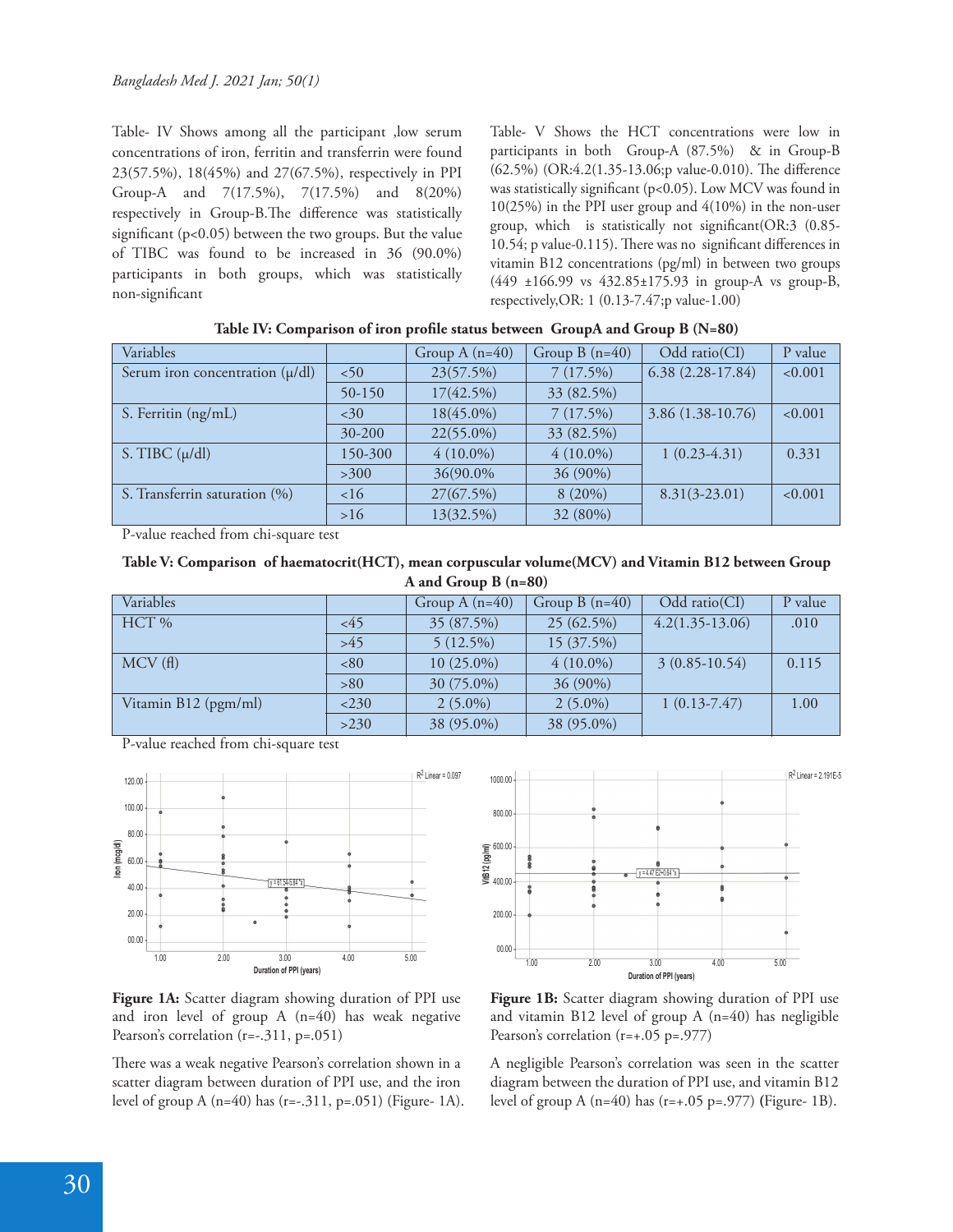#### **DISCUSSION**

This comparative cross-sectional study was conducted in the Department of Internal Medicine in Bangabandhu Sheikh Mujib Medical University to observe the effects of long-term use of PPIs on haematological indices, iron profile, and vitamin B12. About Forty participants with a history of taking PPI for at least one year (including esomeprazole, omeprazole pantoprazole, rabeprazole were included in group-A and a forty participant of age and gender-matched controls were included in group-B. This present study observed that the mean age of the PPI user group was 45.35±12.46 years, ranging from 19 to 70 years, and non-PPI users were was 44.85±15.23 years, ranging from 18 to 70 years. Analysis revealed that difference between the two groups was not statistically significant ( $p > 0.05$ ). The mean age of the current study was very similar to a cross-sectional study done in California.<sup>7</sup>

This study observed that 45% of male and 55% of the female participants belonged to the PPI user group. In the non-PPI user group, 47.5% were male, and 52.5% were female. The difference was statistically not significant between the two groups. A study done by Lam, Schneider, Zhao, and Douglas (2013) found almost similar results in their study.<sup>8</sup>

There was no significant difference in the mean BMI between group-A and group-B (P= 0.80). Den Elzen and his colleagues conducted a study in 2008, and their finding was similar to this study.<sup>9</sup>

In this study, it was observed that among PPI-users, 62.5% used omeprazole, 20% used esomeprazole, 12.5% used pantoprazole, 5% used rabeprazole. A retrospective cohort study conducted by Sarazynski et al.(2011) found similar findings.<sup>10</sup> Roy and his colleagues conducted a study in 2016, and their conclusion is similar to this study  $.11$  In this present study, it was observed that among the PPIs user group, 52.5% of the participants used PPI for 1 to 2 years, and 47.5% used for more than two years.

The mean Hb was  $10.9\pm2.00g/dl$  among PPIs users, and mean Hb was 13.16±1.68g/dl in PPIs non-user, which was significantly lower in PPIs user group A  $(P<0.001)$ , which was consistent with a study done by Krieg et al.<sup>12</sup> Among the male PPI users, 11 subjects (61.1%) had a haemoglobin  $<$ 13 g/dL who used PPIs for more than a year. The odds ratio (OR) for a <13 g/dl decrease was 8.38 (95% CI, 1.77-39.7). The study conducted by Shikita and her colleagues found the mean haemoglobin level in the PPIs user group was lower than the mean haemoglobin level in the PPIs non-user group.<sup>13</sup> This present study observed that 16 subjects (72.7)% of female PPIs users had a haemoglobin <12 g/dL while on PPIs for more than a year. The odds ratio (OR) for a <12 g/dl decrease was  $4.33$  (95%) CI,  $1.19-15.69$ ), had  $4.33$  times significantly increased chance to develop anaemia in the PPIs user group compared to the non-user group. The study conducted by Sarazansky and associates shown a significant decrease in both haemoglobin and hematocrit in patients taking PPIs for more than one year which is consistent with this study.10 Lam et al. (2017) showed that PPIs taken for longer than two years were associated with iron deficiency.<sup>7</sup> There was no decrease in the body iron stores or iron deficiency was observed in patients with Zollinger-Ellison syndrome who received continuous omeprazole therapy for up to 12.5 years.<sup>14</sup> There was a strong negative Pearson's correlation of Hb (r=-.729), moderate negative Pearson's correlation of hematocrit (r=-.67), weak negative Pearson's correlation (-.318) of transferrin saturation was found with the duration of long term PPI use. The risk of iron deficiency increased with more prolonged use of PPIs, with over four-fold increased risk among PPI users who took >1.5 pills/d for at least 10years.<sup>7</sup>

In this study, the PPI user group,the mean vitamin B12 was 449 ±166.99, mean vitamin B12 was 432.85±175.93 in the non-PPI user group which was statistically not significant. A similar observation was found in a study done by DenElzenet al. (2008), where they showed that there were no differences in mean serum levels of vitamin B12 between the long-term PPI users and PPI non-user groups and the prevalence of vitamin B12 deficiency (serum level <150 pM) was similar in both the groups: four (3%)in PPI users and three (2%) in non-PPI user group which were consistent with our study. Valuck et al. (2004) found that the current use of PPIs for 12 or more months was associated with vitamin B12 deficiency.<sup>15</sup> Two studies conducted by Ter Helde et al. (2001) and Toliaet et al.(2008) in children reported there was no association between PPI use and vitamin B12 deficiency like the current study.<sup>16,17</sup>

#### **CONCLUSIONS**

PPIs have long been used to improve gastrointestinal disorders; however, the risks of the long-term use of these drugs have recently been taken into account. There was a significant decrease in hematologic indices and iron profile among patients receiving PPIs for longer than one year. No substantial change of Vitamin B12 levels was observed between long-term PPIs users and non PPIs user groups. We recommend that judicial prescription of long-term PPIs should be made; otherwise, it may cause iron deficiency anaemia. However, the sample size was small; the study was done for a limited period of time & it was a